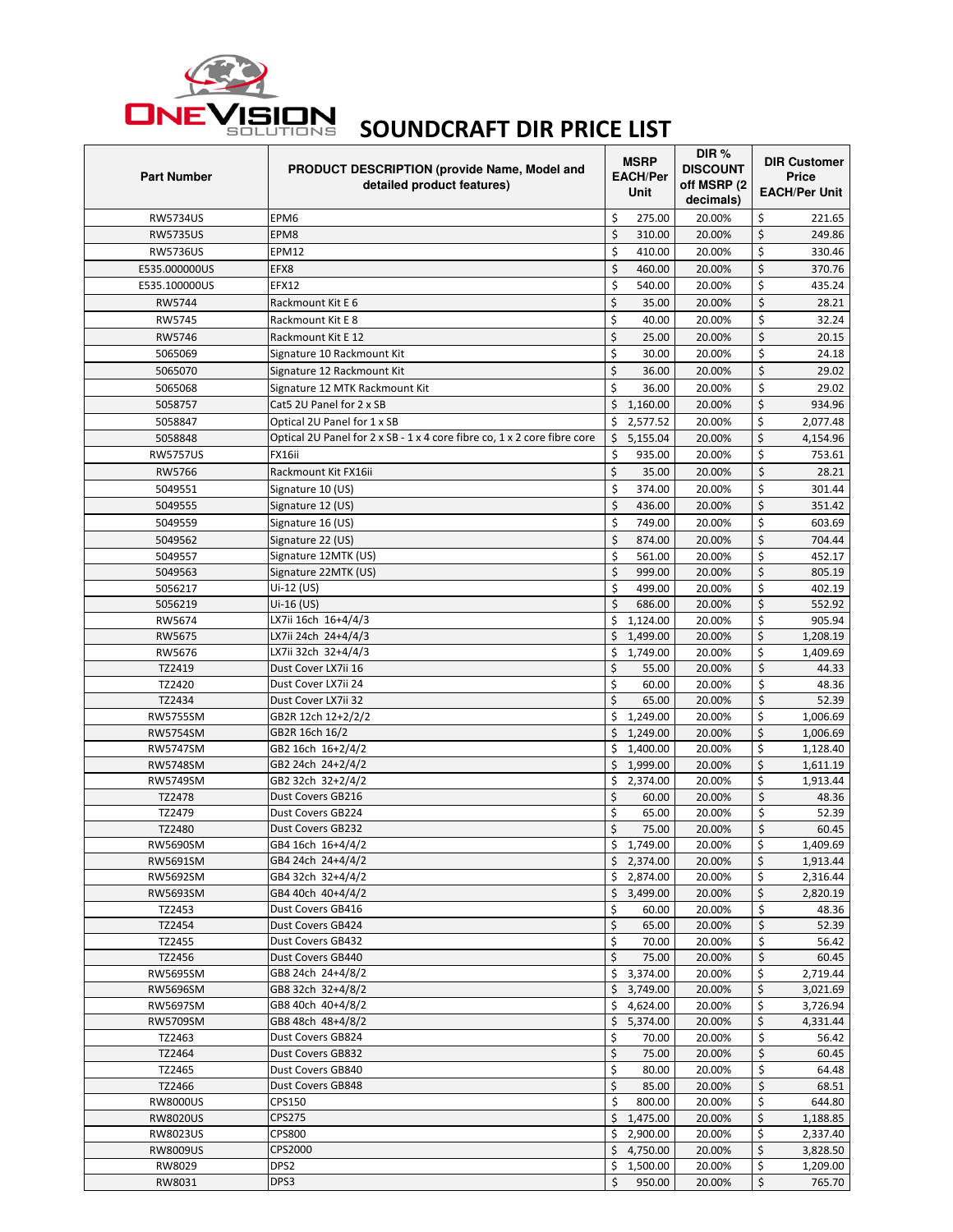| RW8033           | DPS4                                                                                    | 1,500.00<br>\$             | 20.00%           | \$       | 1,209.00          |
|------------------|-----------------------------------------------------------------------------------------|----------------------------|------------------|----------|-------------------|
| RW8032           | DPS3 back up psu                                                                        | Ś<br>1,100.00              | 20.00%           | \$       | 886.60            |
| <b>RW8022US</b>  | CPS275 link option                                                                      | \$<br>1,600.00             | 20.00%           | \$       | 1,289.60          |
| <b>RW8024US</b>  | CPS800 link option                                                                      | \$<br>3,400.00             | 20.00%           | \$       | 2,740.40          |
| <b>RW8021US</b>  | CPS2000 link option                                                                     | \$<br>5,000.00             | 20.00%           | \$       | 4,030.00          |
| <b>RV2068CH</b>  | DC cable 10 way                                                                         | \$<br>188.00               | 20.00%           | \$       | 151.53            |
| RV3637           | DC cable 19 way                                                                         | \$<br>800.00               | 20.00%           | \$       | 644.80            |
| RL0095-01        | DC cable 10-5 way                                                                       | \$<br>201.00               | 20.00%           | \$       | 162.01            |
| <b>RV3200CH</b>  | DC link cable 10 way                                                                    | \$<br>180.00               | 20.00%           | \$       | 145.08            |
| RV3705           | DC link cable 19 way                                                                    | \$<br>800.00               | 20.00%           | \$       | 644.80            |
| JB0158           | Gooseneck Lamp 18" Right Angle                                                          | \$<br>44.00                | 20.00%           | \$       | 35.46             |
| JB0159           | Gooseneck Lamp 18"                                                                      | \$<br>44.00                | 20.00%           | \$       | 35.46             |
| 5029646          | Flightcase for Expression 2 or Performer 2                                              | \$<br>695.00               | 20.00%           | \$       | 560.17            |
| 5029647          | Flightcase for Expression 3 or Performer 3                                              | \$<br>795.00               | 20.00%           | \$       | 640.77            |
|                  |                                                                                         |                            |                  |          |                   |
| 5035677          | SI EXPRESSION 1 CONSOLE                                                                 | \$<br>2,811.00             | 20.00%           | \$       | 2,265.67          |
| 5035678          | SI EXPRESSION 2 CONSOLE                                                                 | Ś.<br>3,249.00             | 20.00%           | \$       | 2,618.69          |
| 5056170          | Si Impact                                                                               | \$<br>3,499.00             | 20.00%           | \$       | 2,820.19          |
| 5035679          | SI EXPRESSION 3 CONSOLE                                                                 | \$<br>3,999.00             | 20.00%           | \$       | 3,223.19          |
| 5039954          | SiPerformer1                                                                            | \$<br>4,750.00             | 20.00%           | \$       | 3,828.50          |
| 5009535          | SiPerformer2                                                                            | Ś<br>6,065.00              | 20.00%           | \$       | 4,888.39          |
| 5001849          | SiPerformer3                                                                            | \$<br>7,585.00             | 20.00%           | \$       | 6,113.51          |
| BF10.522001      | Expression 1 Dust Cover and gooseneck                                                   | \$<br>100.00               | 20.00%           | \$       | 80.60             |
|                  | Expression 2 + Performer 2 Dust Cover, Gooseneck, Scribble pad and                      | Ś                          |                  |          |                   |
| BF10.522002      | Pen                                                                                     | 115.00                     | 20.00%           | \$       | 92.69             |
| BF10.522003      | Expression 3 + Performer 3 Dust Cover, 2 x Gooseneck, Scribble pad<br>and Pen           | \$<br>160.00               | 20.00%           | \$       | 128.96            |
|                  | 50m Cat5 cable (terminated with Neutrik connectors) supplied on                         |                            |                  |          |                   |
| 5018009          | reel                                                                                    | \$<br>890.00               | 20.00%           | \$       | 717.34            |
| RZ2682           | 100m Cat5 cable (terminated with Neutrik connectors) supplied on<br>reel                | Ś.<br>1,275.00             | 20.00%           | \$       | 1,027.65          |
|                  | Si Impact Accessory Kit                                                                 | Ś<br>84.00                 | 20.00%           | \$       | 67.70             |
| A949.049032.v    | CSB Optical MADI HD card Multi mode                                                     | \$<br>1,100.00             | 20.00%           | \$       | 886.60            |
| A949.049132.v    | CSB Optical MADI HD card Single mode                                                    | \$<br>1,320.00             | 20.00%           | \$       | 1,063.92          |
| A949.049232.v    | CSB Cat 5 MADI HD card                                                                  | \$<br>978.00               | 20.00%           | \$       | 788.27            |
| 5019847          | 16 in 16 out XLR AES Card                                                               | \$<br>838.00               | 20.00%           | \$       | 675.43            |
| 5031234          | Compact Stage Box - 32/16: Cat5 Neutrik                                                 | \$<br>6,000.00             | 20.00%           | \$       | 4,836.00          |
| E947.350000      | Compact Stage Box - 32/8+8: Cat5 Neutrik                                                | \$<br>6,000.00             | 20.00%           | \$       | 4,836.00          |
| E947.351000      | Compact Stage Box - 32/8+8: Optical SC                                                  | Ś<br>6,100.00              | 20.00%           | \$       | 4,916.60          |
| 5049655          | MSB-16R                                                                                 | \$<br>1,249.00             | 20.00%           | \$       | 1,006.69          |
| 5049659          | MSB-32R                                                                                 | \$<br>2,499.00             | 20.00%           | \$       | 2,014.19          |
| 5019983.v        | Single mode Optical MADI Card                                                           | \$<br>800.00               | 20.00%           | \$       | 644.80            |
|                  | Multi mode Optical MADI Card (note ships with MSB as standard,                          |                            |                  |          |                   |
| A520.001000SP    | order for CSB)                                                                          | \$<br>800.00               | 20.00%           | \$       | 644.80            |
| A520.002000SP    | AES/EBU 4+4 XLR card                                                                    | \$<br>660.00               | 20.00%           | \$       | 531.96            |
| A520.003000SP    | AES/EBU 8+8 D type card with Word Clock                                                 | \$<br>660.00               | 20.00%           | \$       | 531.96            |
| A520.004000SP    | A-Net Aviom Card                                                                        | \$<br>1,450.00             | 20.00%           | \$       | 1,168.70          |
| A520.005000SP    | Cat 5 Dual port MADI (order with CSB)                                                   | \$<br>700.00               | 20.00%           | \$       | 564.20            |
| 5031819.v        | Dual port Cat 5 Dante card                                                              | \$<br>1,100.00             | 20.00%           | \$       | 886.60            |
| 5024024          | Multi - Digital 32+32 USB/Firewire + 8+8 ADAT                                           | \$<br>660.00               | 20.00%           | \$       | 531.96            |
| A520.006000SP    | 32 ch Cobranet Card                                                                     | \$<br>1,100.00             | 20.00%           | \$       | 886.60            |
| 5046678.v        | 32CH MADI + 32CH USB Si Option card for simaltaneous Stagebox<br>and Record             | \$<br>374.00               | 20.00%           | \$       | 301.44            |
| E947.300000      | Vi1-32                                                                                  | \$18,270.00                | 20.00%           | \$       | 14,725.62         |
| 5044496          | $Vi1-48$                                                                                | \$18,270.00                | 20.00%           | \$       | 14,725.62         |
| A947.043000SP    | ViS 16 xlr in for Vi1 1-16                                                              | \$<br>858.00               | 20.00%           | \$       | 691.55            |
| A947.043100SP    | ViS 16 xlr in for Vi1 17-32                                                             | \$<br>858.00               | 20.00%           | \$       | 691.55            |
| 5036208          | ViS 16 xlr in for Vi1 33-48                                                             | \$<br>858.00               | 20.00%           | \$       | 691.55            |
|                  |                                                                                         |                            |                  |          |                   |
| A947.043500SP    | ViS 16 xlr out                                                                          | \$<br>715.00<br>\$         | 20.00%           | \$<br>\$ | 576.29            |
| A947.043700SP    | ViS 8+4 AES xlr out                                                                     | 715.00                     | 20.00%           |          | 576.29            |
| A947.041023SP    | ViS i/o blank                                                                           | \$<br>85.80                | 20.00%           | \$       | 69.15             |
| A947.006000      | Vi4/Vi6 Script Tray                                                                     | \$<br>843.70               | 20.00%           | \$       | 680.02            |
| RZ2747<br>RZ2746 | 5m Cat5<br>100m Cat5 cable (terminated with Amphenol connectors for Vi4/6)              | \$<br>123.50<br>\$1,872.00 | 20.00%<br>20.00% | \$<br>\$ | 99.54<br>1,508.83 |
|                  | supplied on reel<br>5m 50/125 multimode optical fibre with "Fibrecast" connectors - for |                            |                  |          |                   |
| RZ2709           | local Stagebox use<br>50m 50/125 multimode optical fibre with "Fibrecast" connectors,   | \$2,533.70                 | 20.00%           | \$       | 2,042.16          |
| RZ2714           | supplied on reel                                                                        | \$3,898.70                 | 20.00%           | \$       | 3,142.35          |
| RZ2702           | 150m 50/125 multimode optical fibre with "Fibrecast" connectors,<br>supplied on reel    | \$4,548.70                 | 20.00%           | \$       | 3,666.25          |
| RZ2701           | 200m 50/125 multimode optical fibre with "Fibrecast" connectors,<br>supplied on reel    | \$5,523.70                 | 20.00%           | \$       | 4,452.10          |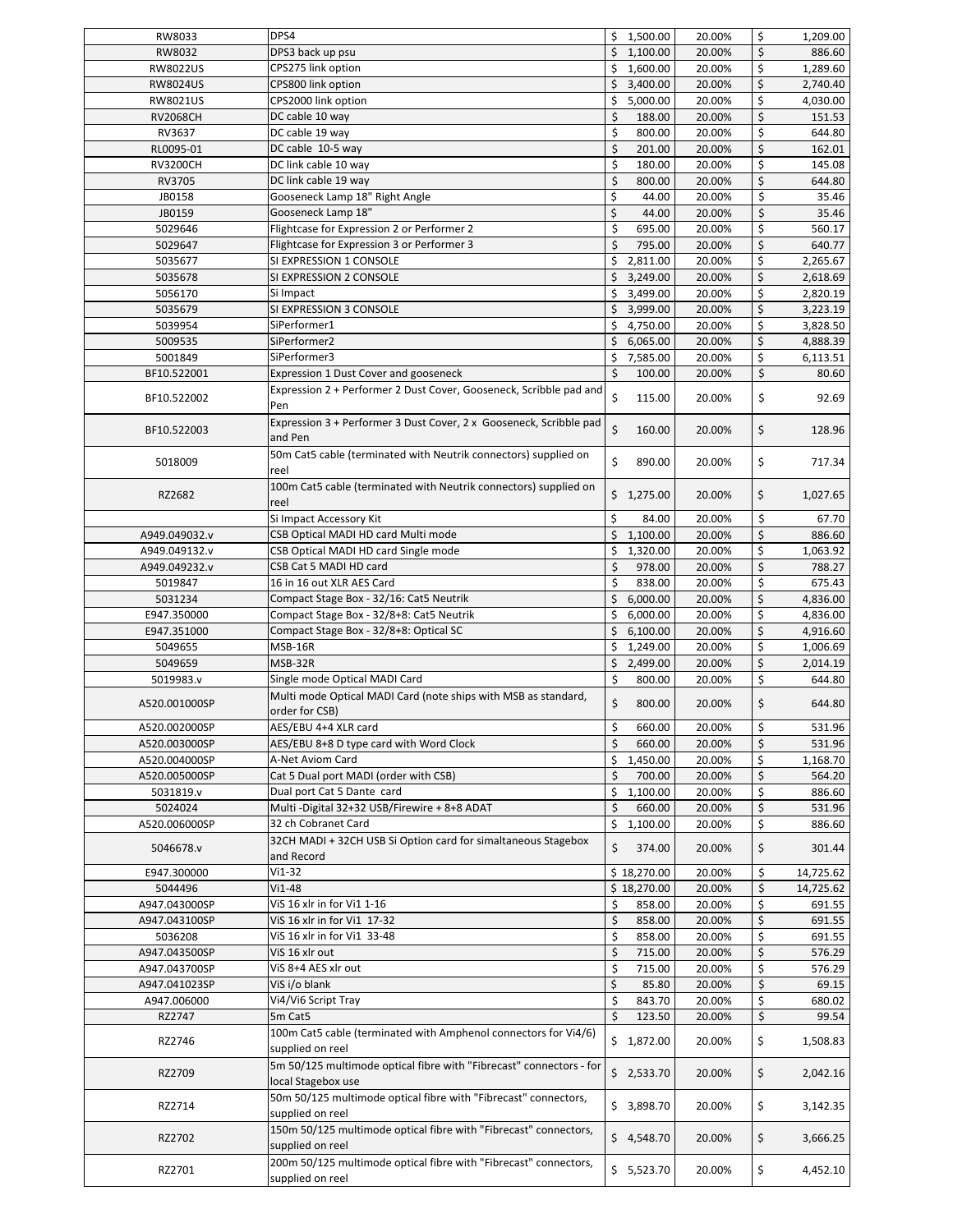| <b>RZ2715SP</b>                    | Spare 5m Cat5e cable terminated with Amphenol connectors - for                 | \$<br>427.70                     | 20.00%           | \$       | 344.73             |
|------------------------------------|--------------------------------------------------------------------------------|----------------------------------|------------------|----------|--------------------|
| 5058483                            | local Stagebox use<br>Base local Rack, 2 x link card, 2 x PSU                  | \$15,080.00                      | 20.00%           | \$       | 12,154.48          |
| <b>RS2442SP</b>                    | Lexicon/BSS FX/GEQs                                                            | 5,155.04<br>\$                   | 20.00%           | \$       | 4,154.96           |
| RS2401SP                           | S-CORE DSP                                                                     | \$<br>3,093.72                   | 20.00%           | \$       | 2,493.54           |
| C049.020534                        | Blank module for upper section                                                 | \$<br>25.52                      | 20.00%           | \$       | 20.57              |
| <b>RS2429SP</b>                    | GPIO card                                                                      | \$<br>1,933.72                   | 20.00%           | \$       | 1,558.58           |
| RS2425Sp                           | ViO/D21 Line In                                                                | \$<br>902.48                     | 20.00%           | \$       | 727.40             |
| <b>RS2424SP</b>                    | ViO/D21 Line Out                                                               | \$<br>644.96                     | 20.00%           | \$       | 519.84             |
| <b>RS2423SP</b>                    | ViO/D21 Mic In                                                                 | \$<br>902.48                     | 20.00%           | \$       | 727.40             |
| <b>RS2422SP</b>                    | ViO/D21 AES In/out                                                             | \$<br>902.48                     | 20.00%           | \$       | 727.40             |
| <b>RS2426SP</b>                    | ViO/D21 Optical MADI (multimode)                                               | \$<br>902.48                     | 20.00%           | \$       | 727.40             |
| <b>RS2563SP</b>                    | ViO/D21 Optical MADI (singlemode)                                              | \$<br>1,031.24                   | 20.00%           | \$       | 831.18             |
| <b>RS2409SP</b>                    | ViO/D21 Cat5 MADI                                                              | \$<br>644.96                     | 20.00%           | \$       | 519.84             |
| 5033340-01.v                       | ViO/D21 Blu Link                                                               | \$<br>1,288.76                   | 20.00%           | \$       | 1,038.74           |
| 5036916.v                          | ViO/D21 Dante                                                                  | \$<br>1,803.80                   | 20.00%           | \$       | 1,453.86           |
| <b>RS2485SP</b>                    | ViO/D21 Cobranet                                                               | \$<br>1,803.80                   | 20.00%           | \$       | 1,453.86           |
| <b>RS2497SP</b>                    | ViO/D21 Aviom A-Net                                                            | \$<br>1,932.56                   | 20.00%           | \$       | 1,557.64           |
| <b>RS2360SP</b>                    | ViO/D21 ADAT                                                                   | \$<br>902.48                     | 20.00%           | \$       | 727.40             |
| <b>RS2564SP</b>                    | ViO/D21 TDIF                                                                   | \$<br>902.48                     | 20.00%           | \$       | 727.40             |
| <b>RS2552SP</b>                    | ViO/D21 3G/HD/SD SDi De-embedder 8/16ch                                        | \$<br>2,577.52                   | 20.00%           | \$       | 2,077.48           |
| A949.045124.v<br>TBC               | ViO/D21 3G/HD/SD SDi Embed/De-embed 8/16ch<br>Cat5 2U Panel for 2 x SB         | \$<br>7,732.56<br>\$<br>1,160.00 | 20.00%<br>20.00% | \$<br>\$ | 6,232.44<br>934.96 |
| <b>TBC</b>                         | Optical 2U Panel for 1 x SB                                                    | \$<br>2,577.52                   | 20.00%           | \$       | 2,077.48           |
|                                    |                                                                                |                                  |                  |          |                    |
| TBC                                | Optical 2U Panel for 2 x SB - 1 x 4 core fibre co, 1 x 2 core fibre core       | 5,155.04<br>\$.                  | 20.00%           | \$       | 4,154.96           |
| <b>RS2545SP</b>                    | 1U 16F XLR Brk Box                                                             | \$<br>773.72                     | 20.00%           | \$       | 623.62             |
| <b>RS2546SP</b>                    | 1U 16M XLR Brk Box                                                             | \$<br>773.72                     | 20.00%           | \$       | 623.62             |
| <b>RS2547SP</b>                    | 1U4F/4M/4F/4M XLR                                                              | \$<br>773.72                     | 20.00%           | \$       | 623.62             |
| <b>RS2565SP</b>                    | 1U8F/8M XLR                                                                    | \$<br>773.72                     | 20.00%           | \$       | 623.62             |
| 5056738                            | Vi Blu Link Active Breakout box - local IO                                     | \$<br>4,040.28                   | 20.00%           | \$       | 3,256.47           |
| <b>RS2399SP</b>                    | VISB 8 x MIC/LINE IN                                                           | \$<br>863.04                     | 20.00%           | \$       | 695.61             |
| <b>RS2400SP</b>                    | VISB 8 x LINE OUTPUT                                                           | \$<br>515.04                     | 20.00%           | \$       | 415.12             |
| <b>RS2399TX</b>                    | VISB 8 x MIC/LINE IN TX                                                        | \$<br>1,803.80                   | 20.00%           | \$       | 1,453.86           |
| <b>RS2446SP</b>                    | VISB 8 x AES/EBU In                                                            | \$<br>773.72                     | 20.00%           | \$       | 623.62             |
| <b>RS2447SP</b>                    | VISB 8 x AES/EBU Out                                                           | \$<br>644.96                     | 20.00%           | \$       | 519.84             |
| 5036922.v                          | <b>ViSB Dante</b>                                                              | \$<br>1,803.80                   | 20.00%           | \$       | 1,453.86           |
| 5037513.v                          | ViSB Blu Link                                                                  | \$<br>1,288.76                   | 20.00%           | \$       | 1,038.74           |
| <b>RS2496SP</b>                    | <b>VISB Cobranet</b>                                                           | \$<br>2,061.32                   | 20.00%           | \$       | 1,661.42           |
| <b>RS2498SP</b>                    | <b>ViSB Aviom</b>                                                              | \$<br>2,061.32                   | 20.00%           | \$       | 1,661.42           |
| <b>RS2487SP</b>                    | ViSB Blank module                                                              | \$<br>128.76                     | 20.00%           | $\zeta$  | 103.78             |
| RS2413SP                           | Integral PSU                                                                   | \$<br>515.04                     | 20.00%           | \$       | 415.12             |
| A949.055632.v                      | ViSB Cat5 MADI HD card<br>VISB Optical MADI HD (multimode)                     | \$<br>1,030.08                   | 20.00%           | \$<br>\$ | 830.24             |
| A949.055732.v                      | VISB Optical MADI HD (singlemode)                                              | \$1,237.72<br>\$1,417.52         | 20.00%           | \$       | 997.60             |
| <b>RS2562SP</b><br><b>RS2489SP</b> | Cat5 2U Panel for SB only                                                      | 591.60<br>\$                     | 20.00%           | \$       | 1,142.52<br>476.83 |
| RS2449SP                           | Optical 2U Panel for SB only                                                   | \$<br>2,191.24                   | 20.00%<br>20.00% | \$       | 1,766.14           |
| 5057292HU                          | Vi5000 Surface                                                                 | \$33,640.00                      | 20.00%           | \$       | 27,113.84          |
| 5057291HU                          | Vi7000 Surface                                                                 | \$38,280.00                      | 20.00%           | \$       | 30,853.68          |
| <b>RW5786C</b>                     | ViSB 64:32 C5 - Vi Stage-box 64:32 Cat5                                        | \$13,549.96                      | 20.00%           | \$       | 10,921.27          |
| RW5786CO                           | ViSB 64:32 MO - Vi Stage-box 64:32 Optical Multimode                           | \$15,357.24                      | 20.00%           | \$       | 12,377.94          |
| RW5801C                            | ViSB 48:16 C5 - Vi Stage-box 48:16 Cat5                                        | \$11,308.84                      | 20.00%           | \$       | 9,114.93           |
| <b>CUSTOM CONFIG</b>               | VISB 48:16 MO - Vi Stage-box 48:16 Optical Multimode                           | \$13,116.12                      | 20.00%           | \$       | 10,571.59          |
| <b>CUSTOM CONFIG</b>               | ViSB 32:32 C5 - Vi Stage-box 32:32 Cat5 - ideal for 96kHz                      | \$10,612.84                      | 20.00%           | \$       | 8,553.95           |
|                                    | VISB 32:32 MO VI Stage-box 32:32 Optical Multimode - ideal for                 |                                  |                  |          |                    |
| <b>CUSTOM CONFIG</b>               | 96kHz                                                                          | \$12,420.00                      | 20.00%           | \$       | 10,010.52          |
| 5059731HU                          | ViLR-48C5 48kHz Cat5 local rack for use with Vi5000/7000                       | \$47,216.00                      | 20.00%           | \$       | 38,056.10          |
| 5059732HU                          | ViLR-48MO 48kHz Multimode Optical local rack for use with<br>Vi5000/7000       | \$ 51,726.00                     | 20.00%           | \$       | 41,691.16          |
| 5059730HU                          | ViLR-96C5 96kHz Cat5 local rack for use with Vi5000/7000                       | \$56,268.00                      | 20.00%           | \$       | 45,352.01          |
|                                    | ViLR-96MO 96kHz Multimode Optical local rack for use with                      |                                  |                  |          |                    |
| 5059733HU                          | Vi5000/7000                                                                    | \$60,778.00                      | 20.00%           | \$       | 48,987.07          |
| 5059729HU                          | ViLR-96FO 96kHz Fully Multimode Optical local rack for use with<br>Vi5000/7000 | \$60,702.00                      | 20.00%           | \$       | 48,925.81          |
| 5040337                            | Realtime Rack Core                                                             | \$5,400.00                       | 20.00%           | \$       | 4,352.40           |
| 5040339                            | Realtime Rack Ultimate                                                         | \$13,800.00                      | 20.00%           | \$       | 11,122.80          |
| 5056046                            | Vi2000 Digital Mixing System                                                   | \$31,900.00                      | 20.00%           | \$       | 25,711.40          |
| 5042680                            | Vi3000:48                                                                      | \$42,666.66                      | 20.00%           | \$       | 34,389.33          |
| <b>CUSTOM CONFIG</b>               | Vi3000: 64 Cat 5                                                               | \$50,483.20                      | 20.00%           | \$       | 40,689.46          |
| <b>CUSTOM CONFIG</b>               | Vi3000 : 64 MO                                                                 | \$52,545.42                      | 20.00%           | \$       | 42,351.61          |
| <b>CUSTOM CONFIG</b>               | Vi3000: 72 Cat 5                                                               | \$53,524.98                      | 20.00%           | \$       | 43,141.13          |
| <b>CUSTOM CONFIG</b>               | Vi3000: 72 MO                                                                  | \$55,587.20                      | 20.00%           | \$       | 44,803.28          |
| 5032172-02                         | ViS-HQML1 HQ mic card 1-17                                                     | \$1,152.00                       | 20.00%           | \$       | 928.51             |